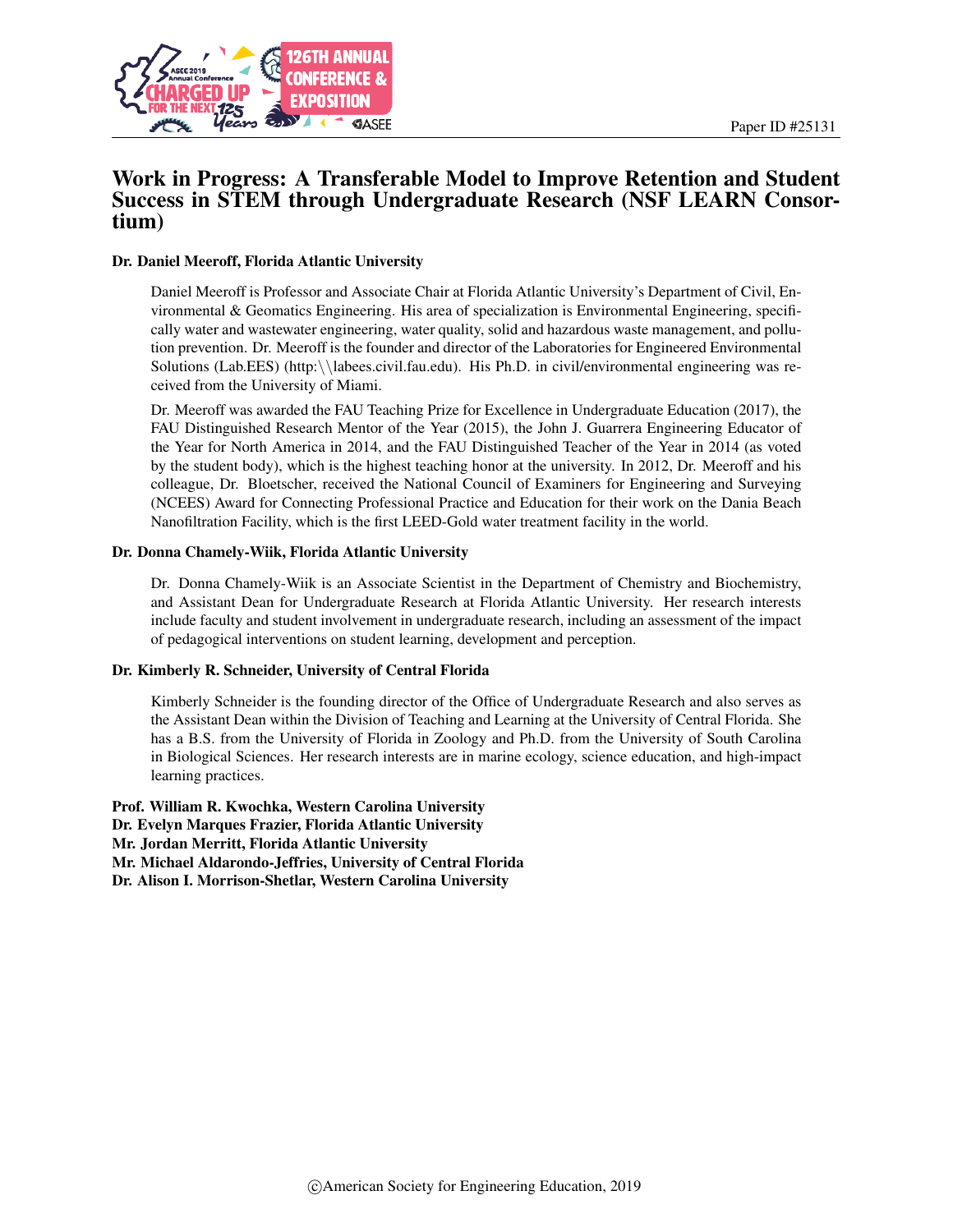# **Work in Progress: A Transferable Model to Improve Retention and Student Success in STEM through Undergraduate Research (NSF LEARN® Consortium)**

This is a Work-In-Progress (WIP) paper describing the National Science Foundation (NSF) Learning Environment and Academic Research Network (LEARN®) Consortium partnership, involving three different universities. The goal of the program is to adapt a model that was developed at one institution to determine if it is transferable to other student populations and institutions. The LEARN® model seeks to improve retention and student success measures in science, technology, engineering and math (STEM) students by successfully engaging them in the high impact practice of undergraduate research experience. The first version was developed by NSF funding at institution #1, targeted for first time in college (FTIC) freshman (F-LEARN) [1]. With the success of this program, the model was implemented at institution #2 and #3, and a modified version was created for transfer students (T-LEARN) who have received their Associate degree and are enrolling in a STEM major at a four-year institution. The LEARN<sup>®</sup> program has three main pillars: 1) Academics/Research, which consists of a two-course, teamtaught introduction to research sequence, where the first course focuses on matching students to research faculty mentors and preparing students to successfully participate in research, and the second course builds upon the research skills foundation from the introductory course to further develop a research proposal, while working in a research group with a faculty, and often graduate student, mentor; 2) Mentoring, which consists of a multi-tiered approach designed to support the students with trained peer mentors often former LEARN<sup>®</sup> participants assigned to each student in the program, paired laboratory/faculty mentors, and a LEARN<sup>®</sup> program coordinator; and 3) Community Building, which consists of living/learning opportunities, social programming, and other non-research related extracurricular activities. It is hypothesized that the LEARN® program participants will:

- 1. Demonstrate higher fall-to-fall retention, credits earned, GPA, and graduation rates compared to matched intra-institutional comparison groups;
- 2. Demonstrate developmental gains in critical thinking and oral/written communication skills during the LEARN® program;
- 3. Report satisfactory experiences and added value to student learning as a direct result of participation.

### **Selection of LEARN® student participants**

Each year starting in the fall semester, cohorts of F-LEARN and T-LEARN students are accepted at each of the three institutions. F-LEARN candidates enter directly from high school (FTIC) with a declared major in a STEM field in pursuit of a BS degree. T-LEARN candidates enter directly from a 2-year institution where they earned an Associate degree prior to the university start date. T-LEARN students must also have a declared major in a STEM field in pursuit of a BS degree with a minimum transfer GPA of 3.0 or above. The 2-semester LEARN® program starts in the fall and runs through the end of the spring term. Peer mentors are selected at each institution, from previous participants whenever possible, and each participant is assigned to a peer mentor for the year. The LEARN® program is managed by a coordinator and the NSF Principal Investigators at each institution. During the fall term, LEARN<sup>®</sup> students are matched with a laboratory research mentor or depending on the institution, seek their own mentor. The F-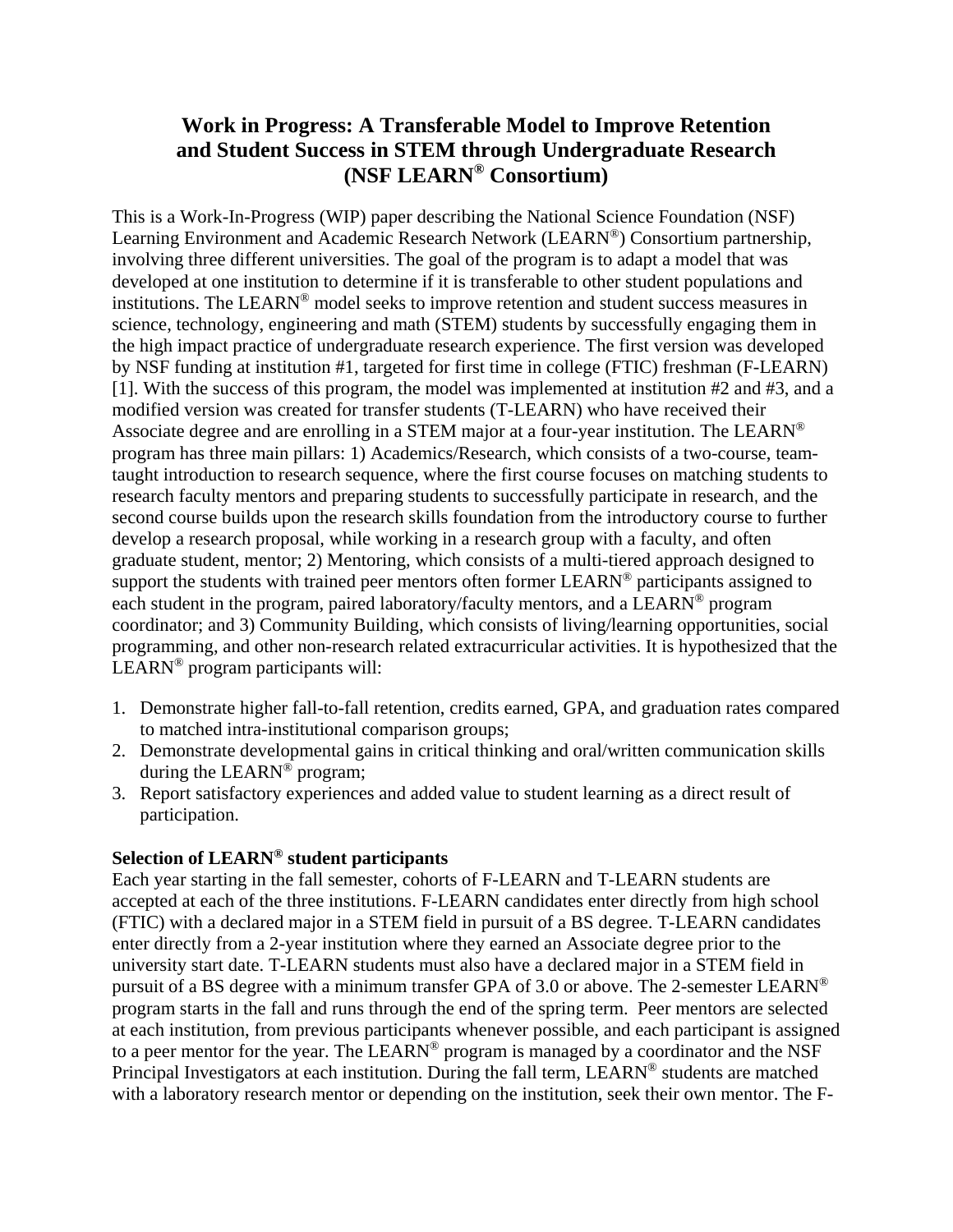LEARN students are matched for research group shadowing and research apprenticeships [2]. T-LEARN students are matched for directed independent research. Not all students that start LEARN<sup>®</sup> end up completing all components of the program. A summary of program participants within the LEARN<sup>®</sup> program at all three institutions is found in Table 1.

| <b>Type of Participant</b>         | <b>Institution 1</b> |         | <b>Institution 2</b> |         |         | <b>Institution 3</b> |
|------------------------------------|----------------------|---------|----------------------|---------|---------|----------------------|
|                                    | 2017-18              | 2018-19 | 2017-18              | 2018-19 | 2017-18 | 2018-19              |
| Number of Peer Mentors             | 6                    |         | 6                    | 5       | 4       | 4                    |
| Number of Participating            | 35                   | 37      | 20                   | 16      | 20      | 19                   |
| <b>Laboratory Research Mentors</b> |                      |         |                      |         |         |                      |
| Number of F-LEARN Students         | 28                   | 35      | 11                   | 14      | 20      | 9                    |
| Percent Underrepresented           | 64%                  | 57%     | 62%                  | 57%     | 20%     | 10%                  |
| <b>Minorities</b>                  |                      |         |                      |         |         |                      |
| <b>Percent Female</b>              | 44%                  | 43%     | 83%                  | 57%     | 50%     | 30%                  |
| Number of T-LEARN Students         | 22                   | 23      | 15                   | 10      | 13      | 11                   |
| Percent Underrepresented           | 77%                  | 40%     | 79%                  | 70%     | 5%      | 30%                  |
| <b>Minorities</b>                  |                      |         |                      |         |         |                      |
| <b>Percent Female</b>              | 68%                  | 60%     | 60%                  | 60%     | 54%     | 50%                  |

**Table 1. Characteristics of LEARN® program participants** 

### **Matched intra-institutional comparison control group**

At the start of each fall term, the entire population of enrolled undergraduates in STEM disciplines at each institution is identified from official student tables to determine a comparison group. The census data subset is based on the following factors: 1) entry status into the university is the same as the paired F/T-LEARN cohort (FTIC students only for F-LEARN comparison group, transfer students only for T-LEARN comparison group); 2) first academic term of enrollment is similar to the paired F/T-LEARN cohort; 3) declared as STEM in their first term (see Appendix A for a list of CIP codes that map to STEM majors for this project); 4) have not participated in another Living-Learning Community or other Enriching Learning Experience (e.g. honors in the major, National Merit Scholars, mentoring programs, etc.); and 5) have a cumulative GPA similar to the F/T-LEARN cohort (high school GPA for FTIC; previous institution GPA for transfer students), which was done by computing the minimum and maximum high school GPA or previous institution GPA for the F/T-LEARN cohort and removing any students from the population who have GPAs outside this range. From this population, a stratified sample of approximately 100 students or more is selected to represent the comparison group for each particular cohort year, one for the F-LEARN cohort (FTIC students) and the other for the T-LEARN cohort (transfer students). Factors used to implement stratified sampling included: 1) gender (two categories;  $M = male$ ;  $F = female$ ); 2) ethnicity (four categories;  $W = White$ ;  $B = Black$ ;  $H = Hispanic$ ;  $O = Other$ ); and 3) high school GPA/previous institution GPA indicator (two categories; below or above the median value). Each year of the program, there were variations within each institution's ability to establish a comparison group that met all the variables within the stratified sampling, but the protocol used was the same for each institution.

### **Program assessment**

Formative and summative assessment instruments will be used to evaluate and assess both product and process to provide assessment results within and between institutions and by cohort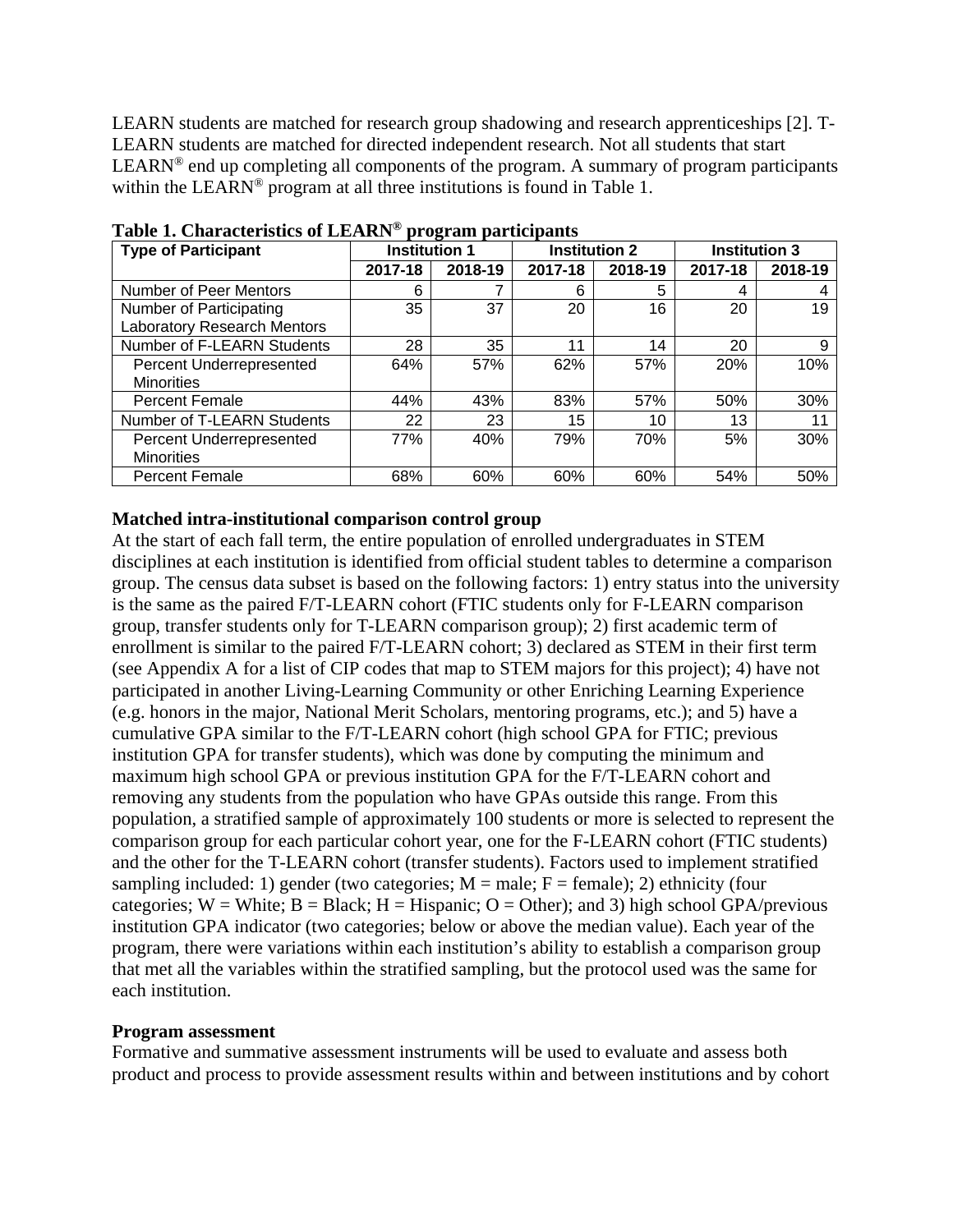type (F-LEARN and T-LEARN). The assessment plan will use a mixed-method approach [3] to assess the effectiveness in fulfilling the desired learning outcomes, which are:

- 1. Fall-to-fall retention, credits earned, GPA, and graduation rates of LEARN® cohorts will be higher when compared to matched intra-institutional comparison control groups
- 2. Students in the program will show developmental gains in critical thinking and oral/written communication skills using a pre-post methodology. Included are results from the Criticalthinking and Assessment Test (CAT) and assessment (using a rubric) of embedded measures of student learning outcomes in writing assignments each semester (pre- and post-)
- 3. Students in the program will report satisfactory experiences and added value to their learning as a consequence of participation in the LEARN<sup>®</sup> community including research coursework, mentoring, and community building as measured with surveys of perception and focus groups

# **1. Fall-to-fall retention, course credits attempted and earned, GPA, and graduation rates**

In collaboration with each institutions' office of assessment, data was gathered for both the experimental and comparison group on the following parameters: 1) Fall-to-fall retention is defined by students who registered to take classes the following fall semester upon completing participation in the LEARN® program, and retention at the university and retention in STEM are tracked; 2) Course credits attempted (excluding university withdrawal students) and course credits earned for the term specified are tracked; 3) Term GPA (institution credits) and cumulative GPA (institution credits) for the term specified are tracked.; 4) Percent graduation in 4 and 6 years for F-LEARN and percent graduation in 2 and 3 years for T-LEARN are tracked.

# **2. Developmental gains**

To evaluate critical thinking skills, two instruments are used, the Critical-thinking Assessment Test (CAT), developed at Tennessee Technical University with support from the National Science Foundation [4], and an embedded measures assessment of student learning rubric, modified from a published rubric [5,6]. The CAT instrument is administered in a pre-/post design during the Fall/Spring terms for each cohort in accordance with an approved IRB protocol for human studies. The pre-test is taken by all enrolled LEARN® students within the first few weeks of the Fall semester, and the post-test is administered at the end of the following Spring semester. Differences between pre- and post- scores are statistically analyzed using a two-tailed, paired student's t-test.

The embedded measures assessments of student learning outcomes for LEARN<sup>®</sup> participants are administered by each institution in the study in a pre-/post design for the Fall and Spring terms of the Introduction to Research two-course sequence. Efforts were made to standardize the delivery, the scaffolding of student learning, and the implementation timeline of assignments at all three institutions. The pre-assignment is given on or around week 8 of the Fall semester, and the postassignment is collected at the end of the Spring semester. The pre-assignment is a research synthesis writing assignment in which students dissect two primary source articles from within one research area. Students summarize their articles by analyzing whether the reported results align with the conclusions made in each article. They are also asked to determine whether the methodology is sound and what additional research questions are evoked. The post-assignment during the following Spring semester builds on the pre-assignment by asking students to compose a literature review and background with a minimum of 5 references for F-LEARN and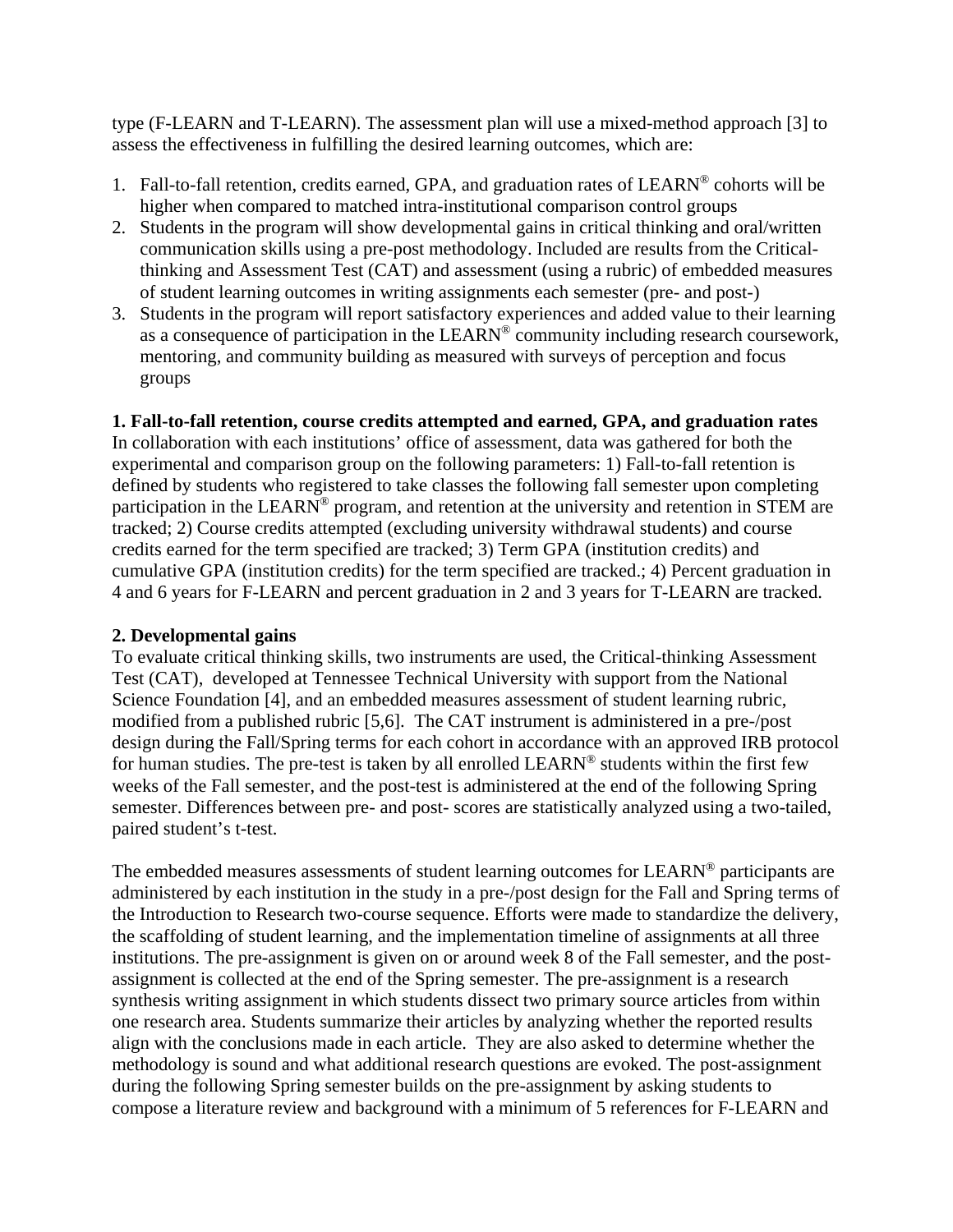10 for T-LEARN. Each of these assignments is graded by a standard rubric (Appendix B). Targeted Student Learning Outcomes (SLO) measured include Content Knowledge, Formulate Question, Critical Thinking, and Communication. Each SLO is evaluated at three levels: Exemplary, Competent and Developing. Written student works are collected by each institution and assessed by two independent, normed evaluators. A randomly identified sample  $(\sim 50\%)$  is selected and evaluated among the three institutions' pre-assessments. Analysis of pre- and postassessments are conducted as well as calculation of growth scores (post-assessment scores minus pre-assessment scores). Only matched pairs are included in the calculations for the growth scores.

### **3. Surveys of perception and focus groups**

To evaluate student perceptions of the program, student feedback is collected with attitudinal surveys and focus groups annually. The intent is to gather information from the students regarding continuous improvement of the program and to make changes as appropriate prior to the next course or iteration of the cohort. A one-year later survey is administered to program completers in May by the external assessment team for two consecutive years. The results of this survey are intended to help the program coordinators understand what opportunities the LEARN<sup>®</sup> students are involved in after they complete the program (e.g., continuation in oncampus research, internships, leadership, etc.). Additionally, some of the consortium institutions are informally tracking the activities of the LEARN® students as they graduate from the program, including participation in summer research fellowships, internal institutional opportunities such as honors programs and funded grants, as well as post-graduation activities.

### **Preliminary results**

The major findings for the first full year of the program that started in Fall 2016 show that students participating in LEARN<sup>®</sup> demonstrate improvements in critical thinking, credits earned, and retention characteristics, while maintaining similar grade point averages when compared to the comparison group [7]. Statistical analyses are currently underway. As we refine our curriculum and practices in the classroom, along with the management of the laboratory experiences and mentor training, it is anticipated that even greater improvements in the student success measures presented above will be achieved. Furthermore, continuous improvement efforts after each cohort are demonstrating how the LEARN® model can be established and made transferable across multiple unique institutions, while still maintaining consistency of the core program elements.

### **Acknowledgements**

This material is based upon work supported by the National Science Foundation under Grant No. 1524666, 1524601, and 1524607. Any opinions, findings and conclusions or recommendations expressed in this material are those of the author(s) and do not necessarily reflect the views of the National Science Foundation.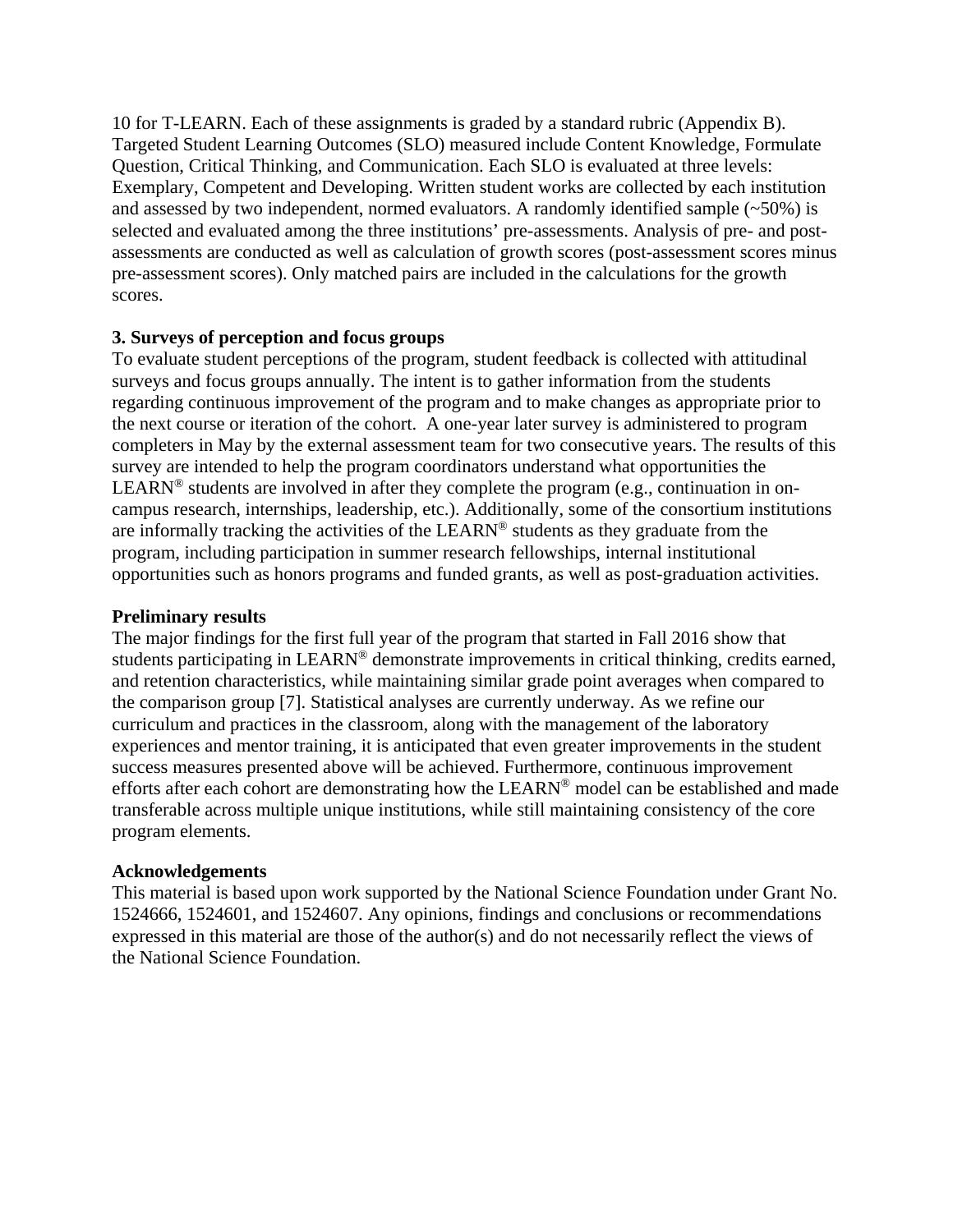## **References**

- 1. K. Schneider, A. Bickel, and A Morrison-Shetlar, "Planning and implementing a comprehensive student-centered research program for first-year STEM undergraduates," *Journal of College Science Teaching*, vol. 44, no. 3, pp. 37-43, 2015.
- 2. K. Schneider and A. Bickel, "Undergraduate research apprenticeship model: graduate students matched with STEM first-year mentees," *Council on Undergraduate Research Quarterly,* vol. 36, no. 1, pp. 25-31, 2015.
- 3. J. Frechtling. "The 2002 user-friendly handbook for project evaluation," National Science Foundation, Arlington, VA, Directorate for Education and Human Resources, NSF-02-057 2002.
- 4. B. Stein and A. Haynes, "Engaging faculty in the assessment and improvement of students' critical thinking using the critical thinking assessment test," *Change: The Magazine of Higher Learning*, vol. 43, no. 2, pp. 44-49, 2011.
- 5. D. Chamely-Wiik, M. Holman, P. Kirsch, D. Meeroff, and J. Peluso, "Scaffolding the development of student research skills for capstone experiences: A multi-disciplinary approach," *Council of Undergraduate Research Quarterly,* vol. 34, no. 4, pp. 18-25, 2014.
- 6. http://www.fau.edu/ouri/Distinction%20Through%20Discovery%20Student%20Achievemen t%20Fall%202015b.docx [Accessed Jan. 25, 2019].
- 7. K Schneider, D. Chamely-Wiik, D. Meeroff, E. Frazier, W. Kwochka, A. Morrison-Shetlar, unpublished data.

# **Appendix A**

Any academic program with CIP code beginning in "02", "03", "11", "14", "15", "26", "27", "40" are defined as STEM

| <b>SLO Indicators</b>                                                       | <b>Exemplary</b>                                                                                                                                                                                                                                                                                                                                                     | <b>Competent</b>                                                                                                                                                                                                                                                                                                                                                                                                                                | <b>Developing</b>                                                                                                                                                                                                                                                                                                                                                                                                            |
|-----------------------------------------------------------------------------|----------------------------------------------------------------------------------------------------------------------------------------------------------------------------------------------------------------------------------------------------------------------------------------------------------------------------------------------------------------------|-------------------------------------------------------------------------------------------------------------------------------------------------------------------------------------------------------------------------------------------------------------------------------------------------------------------------------------------------------------------------------------------------------------------------------------------------|------------------------------------------------------------------------------------------------------------------------------------------------------------------------------------------------------------------------------------------------------------------------------------------------------------------------------------------------------------------------------------------------------------------------------|
| SLO <sub>1</sub> .<br>Knowledge -<br><b>Theoretical</b><br><b>Framework</b> | Fully identifies the key<br>А.<br>background information of<br>the research topic that<br>contributes to the<br>hypothesis/research<br>objective<br>Cites the appropriate<br>В.<br>number of references in<br>APA style<br>Logically describes how<br>C.<br>each reference contributes<br>to a greater understanding<br>of the subject in an<br>appropriate sequence | Identifies some of the key<br>А.<br>background information of<br>the research topic that<br>contributes to the<br>hypothesis/research<br>objective<br>Does not cite an<br>В.<br>appropriate number of<br>references or does not use<br>the APA style consistently<br>Minimally organizes<br>C.<br>references in a logical<br>manner and somewhat<br>describes how each<br>reference contributes to a<br>greater understanding of<br>the subject | Minimally identifies the<br>А.<br>key background<br>information of the<br>research topic<br>Uses inappropriate<br>В.<br>references and/or an<br>insufficient number of<br>appropriate references<br>and does not use the APA<br>style consistently<br>C.<br>Does not organize<br>references in a logical<br>manner and does not<br>describe how each<br>reference is related to a<br>greater understanding of<br>the subject |

# **Appendix B**